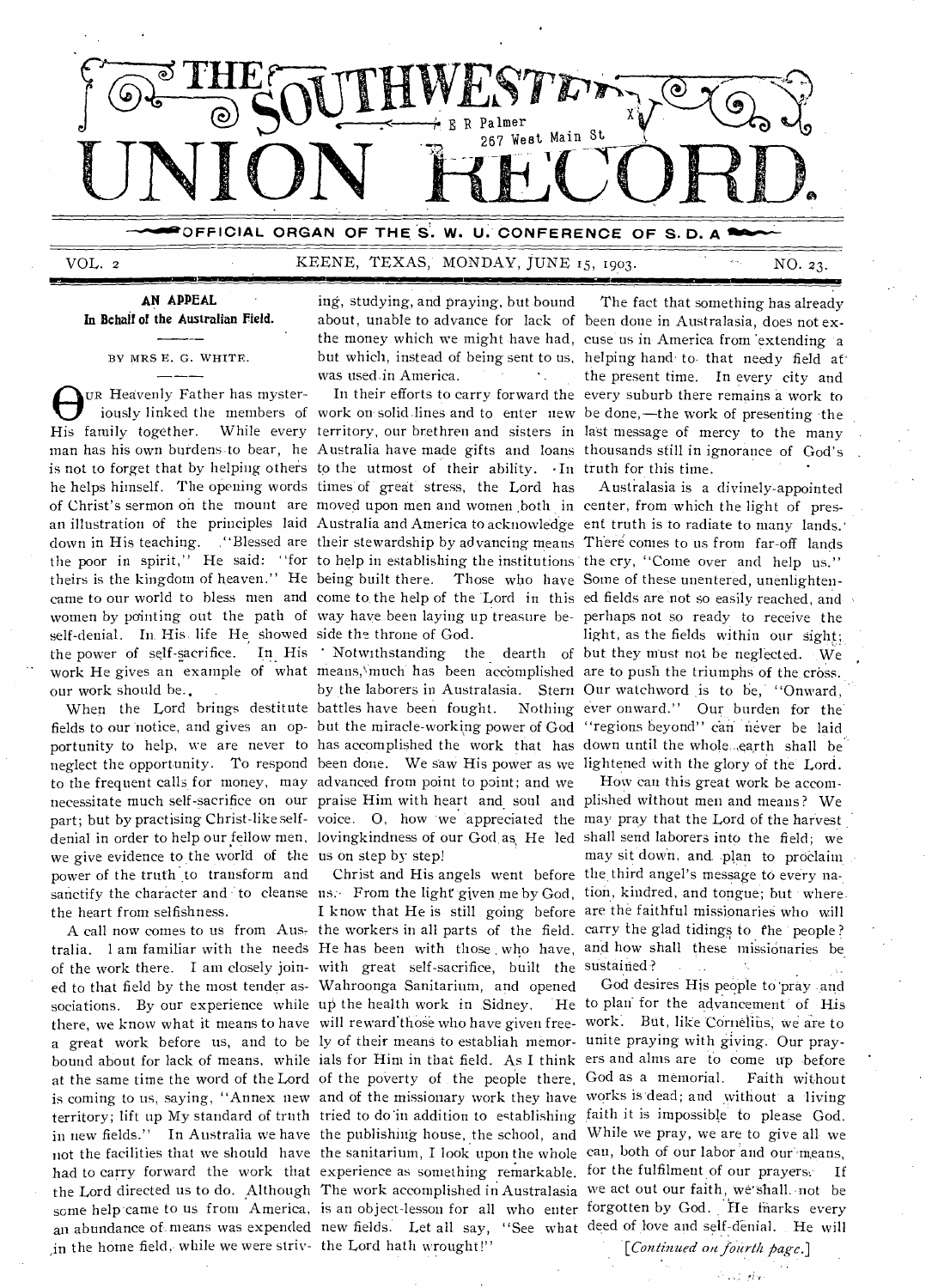# Arkansas 4, Department.

ELDER J. A. Sommerville who with Brother Griffin is holding meetings in Sallisaw, Indian Territory writes that they have gotten the tent up; and, considering the continued rains, the attendance the first night was very good.

BROTHER C. W. Cutter. has resumed the .canvassing work. He says he feels that it is the Lord's work, and he wants a part in it. Discouragement almost tempted him to give it up. Now we know that the Lord's word is full of encouragements, and everything in the way of discouragement must come from Satan. May we seek daily to consecrate• our time and energies to the Master's service that we may not be tempted to heed the wily snares of the enemy of God; or be lulled to sleep by him for he is improving his time, knowing that it is short.

# **FIELD REPORTS.**

LITTLE ROCK.-I suppose the readers of the RECORD are wondering why, this place has not been heard left here about the first of February, about three months. This time has Mrs. Bender is able to accompany me home. more open to receive us. will give the increase. Sister Oberfrom her other work. Some of the little papers has been sold. Sabbath School rendered quite an interesting programme after the regular meeting May 16. •Several of the little girls recited. We also had music and singing; and Miss 011ie tent pledges, and we lack about forty

school, and he is doing a good work to be constantly reminding you of the work. URBANUS BENDER.

#### **Canvassers' Institute,**

TO COMMENCE JULY to, AND CON-TINUE THROUGH THE STATE CAMP MEETING, JULY *17-27*, TO BE HELD AT VAN BUREN,

#### ARKANSAS.

E SHOULD all work with an object in view, and let us make the paramount object just now the coming camp meeting and the canvassers' institute. All who have any thought or inclination to enter the work should avail themselves of thi3 golden opportunity to get the needed instruction so they can take up the work intelligently.

from lately. Brother V. B. Watts gospel invitation. And our camp and I arrived about the middle of the paratory to this. They are to same month, and have been here now promote spiritual-life among our own been spent in visiting, and holding and receive the divine touch that we Bible readings as the way opened. may understand our work in the most of the time so the people are regard to the division of labor, and cannot say that the results of the carried forward. It is important work have been great, but I am not that the members of our churches reporting to make a show. The seed should attend our camp meetings. is being sown, and I believe God The enemies of truth are many; and holtzer is doing good work giving should present as strong a front as Bible readings when she finds time possible. Individually you need the Life Boat people have been like for calls upon you to number one in the the last two months, and with the ranks of truth." In the light of the help of some of the sisters here a above let us bend all our energies to goodly number of these excellent the all-important issue before us for We read in Volume VI that "The camp meeting is one of the most important agencies in our work. It is one of the most effective methods of arresting the attention of the people, and reaching all classes with the meetings have another object pre-This time has people. We need to meet together, We need to understand in So far I how each part of the work is to be Sister Ober- because our numbers are few, we Some of the benefits of the meeting, and God The we cannot afford to miss these meetings.



is the present superintendent of the July. While we are somewhat loth ALL have not responded to their crated workers."

**in** \_making it interesting. I am glad same, we are constrained to do so. **to see** the reports of the other To those who have not pledged, and **brethren.** May the Lord bless you in would like to assist in the good cause your work. -Remember us at this we would say the money will be place that we may be able for the gratefully received, and promptly acknowledged. Please send all donations to the Arkansas Tract Society. If the amount sent in should overbalance the requisite sum for the large tent, we will apply it to the smaller ones as we are in need of such.

#### **The Ten-Cent-a-Week Plan.**

**THE SUPPORT** of foreign missions is becoming a question of great concern in carrying out the HE SUPPORT of foreign missions is becoming a question of work of the third angel's message.

The tithes, as taught by the Word of God, are to sustain the ministry that they may devote their entire time to spiritual work. The tithes, however, are not sufficient to sustain allathe work of God; nor were they during the levitical priesthood. Then theyikad not only the tithes, but also the offerings of Israel besides. Whenever God rebukes His people for their neglect in faithfully paying tithes, He nearly always rebukes them for their unfaithfulness in making offerings. Thus we read: "Ye have robbed Me in tithes and offerings'."

The mission work among Seventhday Adventists is assuming gigantic proportions. The band of workers scattered in every nation under heaven is fast becoming a noble army of consecrated souls giving their lives for lost humanity. If the ministry at home is to be sustained by a constantly incoming fund why should not the worker who undergoes-the sacrifices attending the opening up of work in these more difficult countries have the same assurance of sustenance ? If while in Michigan, or Iowa, or California I am assured of constant support, am I less'deserving of support while in Africa, or Asia, or some island of the sea? Surely we must say: "Those in the distant fields are doubly deserving of our support providing they are conse-

Oberholtzer read an excellent paper dollars of the amount needed to pur-may have support, and that there on Sabbath School work, which was chase the new tent which we so much may be a continual stream of money appreciated by all. Dr. W. C. Green need for the coming camp meeting in coming in for their support, the "ten-In order that these workers abroad

*[Continued on fourth fiagel*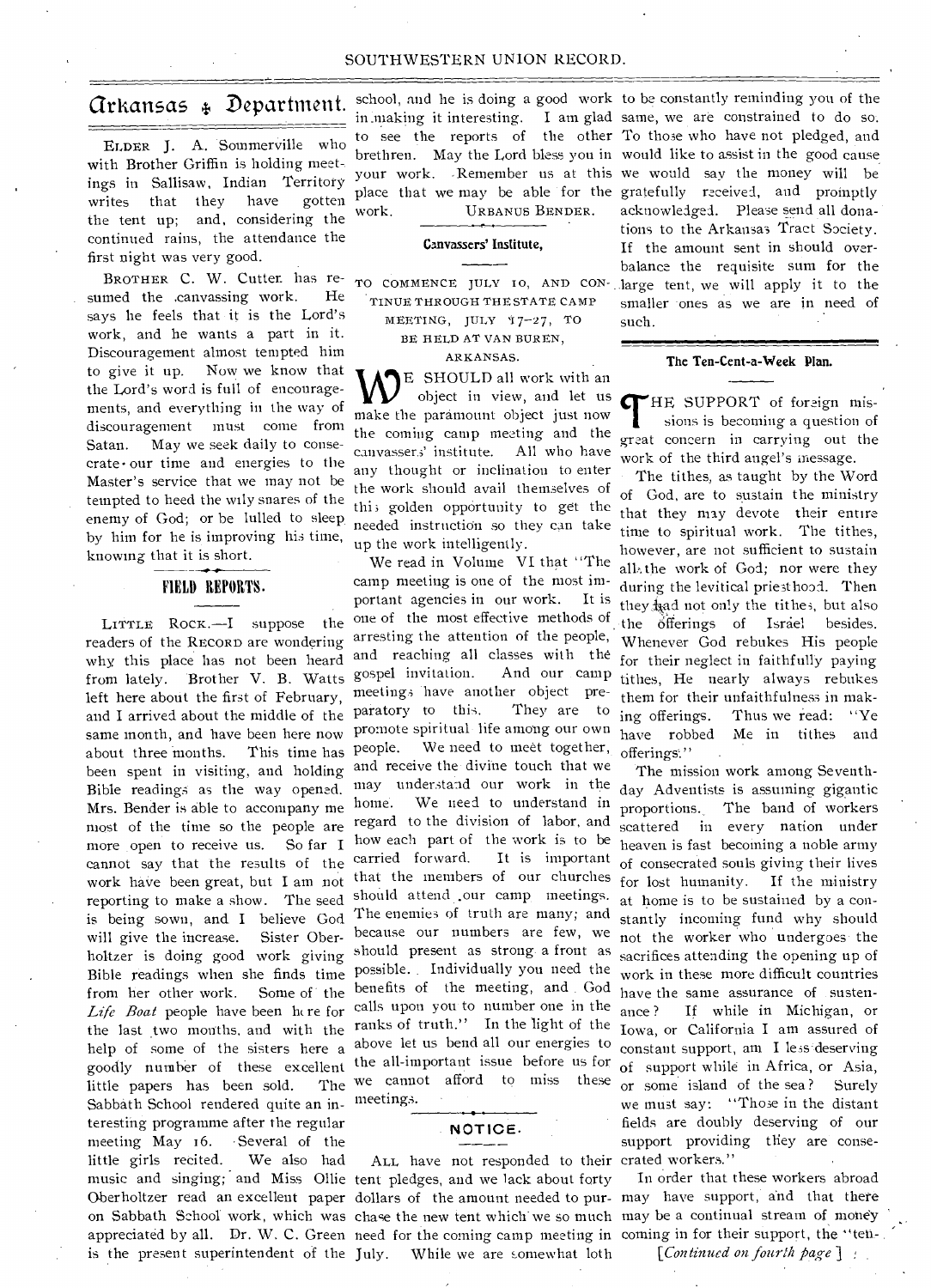## SOUTHWESTERN UNION RECORD..

**M<sub>C</sub>** France Committee confirming the work right at this time." saw a more encouraging interest at ference Committee confirming the sales is very busy selection of Waco as the place for<br> **THE FIELD.** THE INCORDITY SATA TERM SERVICE THEORY SERVICE THEORY SERVICE THEORY SERVICE THEORY SERVICE THEORY SERVICE THEORY SERVICE THEORY SERVICE THEORY SERVICE THEORY SERVICE THEORY this year's camp meeting. As stated<br>through his agents promulgating his through his agents promulgating his through his through his through his this through his through his through his through his through his through his t in last week's paper, the grounds and accommodations at this place are WEST TEXAS,—As it has been issue of the RECORD is read, and accommodations at this place are some time since I have reported, I especially this report, there may be a good, the location central and where good, the tocallon central and where thought possibly some would like to united petition ascend to the great meetings held, and now let plans be know my whereabouts, and what I I Am in behalf of the work for meetings held, and now let plans be am doing. Brother Etheredge and I I know there is much at stake here laid and preparations begun on the am doing. Brother Etheredge and I I *know* there is much at stake here part of all for attending this import-<br>part of all for attending this import-<br>Brown county May 10, at a large Mrs. Cu ant meeting. The meaning many inferred Brown county May to, at a large Mrs. Cubley is here; and is render-

have with us Elder N. P. Nelson, our Southwestern Union Conference continued to grow up to this date, nice home here in the village with a President; Elder H. Shultz in the June 5. But as the interest increased family of our faith—Brother McClain.  $\frac{1}{2}$  interests of the German work; the opposition has grown more in-<br>interests of the German work; tense on the part of a few, and a Brother O. E. Cummings, our Union Coleman Coleman and a Brother Coleman City.—We closed our Conference Canvassing Agent; Dr. very small minority began to object to meeting in Coleman last Sunday P. F. Haskell, of the Keene P. F. Haskell, of the Keene Sanita-<br>rium, and possibly other representa-<br>tives of the medical missionary and hought it best to give up the school effort was not a failure. One lady<br>tives of the medical missionary and hough tives of the medical missionary and move our tent out from effort was not a failure. One lady educational work; and we have good house, and move our tent out from kept last Sabbath, and another lady hopes at this time of h Elder A. G. Daniels; if not he, some crossvent, where we can finish our notine few others are deeply interested.<br>other General Conference laborer. course of studies without being in-<br> $\frac{1}{\pi}$  The work will be followed up We have assurances of the usual  $\frac{\text{terrupleed}}{\text{Here, they, the multiple function}}$  I never in my life have seen such

we hope for a large attendance and <sup>1y</sup> convinced that he is a faise going on most of the time. In spite<br>rousing meetings, such as we have teacher, and hence his official work of all the opposition we have placed<br>not yet h Holy Spirit upon us at this gathering. never felt more determined to give<br>Let us prepare our hearts, and come my whole life and time to the Lord<br>Expecting this, and it will be so. to be used by Him in bringing to<br>expecting expecting this, and it will be so. to be used by Hill in bringing to May God bless us all in preparing light. His precious down-trodden for it and then bring us together in truth than I do now. I must say,

from Elder. Hale will be of interest: we have undergone unaided by and myself will continue the meeting<br>We are having fair health at pres. Heaven. It is simply indescribed at Grosvenir for a while. There is a 'ent, but we have been having a time Up to this writing only six have good interest at this. place. Some of it. We are now moved into the begun keeping the Sabbath; yet Brethren, pray for the work in West

SOUTHWESTERN UNION RECORD.<br>  $\sqrt{\text{Cexas}}$  Department.  $\sim$  have an opening for a school at a vil- vinced, and are carefully counting<br>  $\frac{1}{2}$  have no means to the cost.<br>  $\frac{1}{2}$  build a house with. The Coast is very T t lage near, but I have no means to the cost. **FURTHER CAMP MEETING NOTICE.** build a house with. The Coast is very I think Brother French will join ripe for the message, and I hope to re- us at this place; and, if the interest ORD has been received from Geive something from the Mission demands it, we may give a full course the majority of the Con-Board soon. It is sad to delay the here at the village, I think I never<br>work right at this time." saw a more encouraging interest at

As to help at this meeting we will school house. • We had a small at- ing us good service by making music, tendance at first, but the interest has and visiting the people. We have a

preaching here, I have been thorough-

my whole life and time to the Lord May God bless us all in preparing tight Filst precious down-tro-deen<br>for it, and then bring us together in truth than I do now. I must say, Brother Willess and wife will com-<br>large numbers. W. A. M. however, that I feel co however, that I feel conscious of the mence a meeting at Burket, twelve<br>fact that we could not have borne the miles from Grosvenir next Friday THE following extract from a letter abusive and shameful treatment that night. Brother Cubley and wife,<br>om Elder Hale will be of interest; we have undergone unaided by and myself will continue the meeting ....  $\mathbb{R}^n$  are having fair health at pres- Heaven. It is simply indescribable, and interest at this place. Some bush and I expect better health. I there are many others who are con- Texas.  $T$ . W. FIELD.

We have assurances of the usual terrupted.<br>
Trates from the railroads for this oc-<br>
The respondence. Coleman is a small<br>
rates from the railroads for this oc-<br>
itense hatted and opposition mani-<br>
tion on this point later.

good interest at this place. Some<br>have taken their stand for the truth.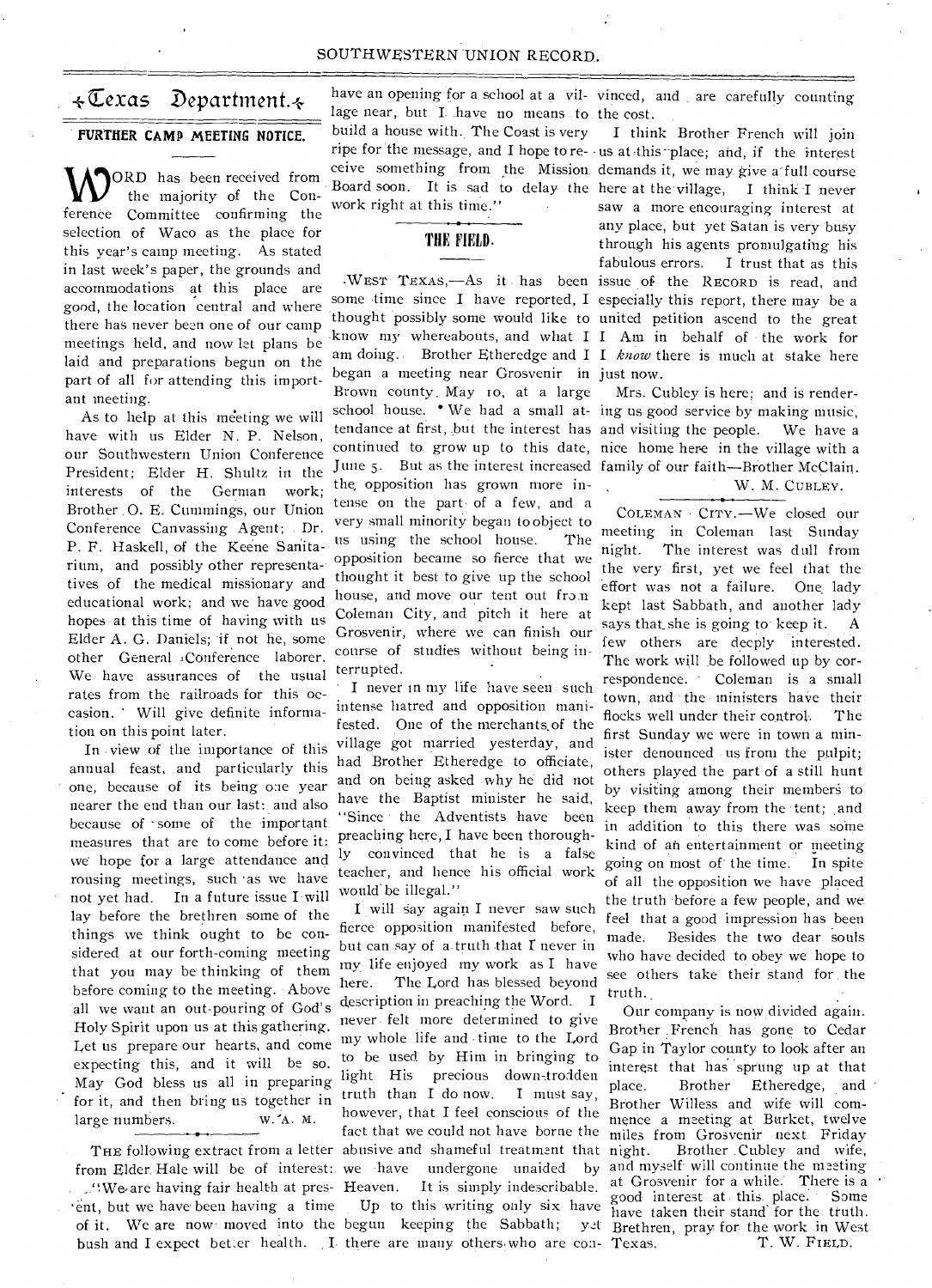# $*\mathfrak{C}$ he + Union + Record. $*$

A WEEKLY JOURNAL ference of the Seventh-day Adventists.

| C. N. WOODWARD, - - - - - - Editor<br>and Business Manager.                                   |  |  |  |  |  |  |  |  |  |
|-----------------------------------------------------------------------------------------------|--|--|--|--|--|--|--|--|--|
| N. P. NELSON, - - - - Associate Editor.                                                       |  |  |  |  |  |  |  |  |  |
| Subscription Price, per year, $  \frac{1}{2}$ .50<br>Clubs of Ten, one year, $- - - - - 4.50$ |  |  |  |  |  |  |  |  |  |
| AGENTS:<br>Oklahoma Tract Society, Oklahoma City,<br>Oklahoma.                                |  |  |  |  |  |  |  |  |  |

Arkansas Tract Society, Springdale, Arkansas Texas Tract Society, Keene, Texas.

All papers will be discontinued when the time expires, unless promptly renewed.

Subscribers who do not receive their paper regularly should notify the office of publication and not the Tract Society, as the latter are not responsible for the mailing of the now an assured fact. The machinery papers.

Money, or letters, should not he sent to individuals. All business communications should be addressed, and all remittances and money orders made payable to the S. W. U. RECORD, Keene, Johnson County, Texas.

Entered October 24, 1902 at Keene, Texas, as second-class matter, under Act of Congress of March 3, 1879.

DURING the meetings of the Union Conference committee this week it was voted that inasmuch as Elder Nelson is now president of the Union Conference he should also be recognized as associate editor of the RECORD instead of Elder Rupert as formerly. This seems only right and proper, in view of Elder Nelson's connection with the conference and paper, and does not in any way reflect upon Elder Rupert or his work. We shall hope that our readers will be favored with articles from Elder Rupert often, as heretofore.

THE copy for the paper this week has considerably exceeded our space, necessitating the omission of several articles of interest, but they will appear in due time. It is encouraging to see the interest taken in the RE-CORD, and it is to be hoped that it will be lasting.

WE have been made glad this week ought to have attained before.

# **KEENE ITEMS.**

Mrs. J. N. Sommerville from their visit in Mississippi.

reached this place last Friday night, and Elder Nelson has been busy since then with the Academy Board. Frequent meetings have been held, the results of which will be given later. It can be said that the prospects for the school next year are much brighter than a short time ago.

A PARTY consisting of Mrs. Jessie Young and daughter, Fred Green, Walter Hancock, Jesse Reiber, T. M. French, and Miss. Jennie Huguley left Saturday night for Battle Creek and Berrien Springs, Michigan.

THE Keene Canning Factory is has arrived, the wind-mill and tank are up, and -some of the lumber for the building is on the ground. Work will he pushed on it now, and it is expected that the factory will be able to take care of the fine tomato crop that is ripening around this place. Prospects for the crop of tomatoes are very fine. . Abcut twenty-five acres are to be gathered.

THE *Reoic'w* last week contained some unusually interesting matter. The article from Sister White concerning the future use of "Object Lessons" ought to be studied by all. The "Silent Messenger" department has also some very interesting reading.

#### *The* **Ten-Cent-a-Week Plan.**

### *[continued from second page.]*

in it.

First, there is something definite in much more.

due. If all our brethren would mani\_ wise would spend needlessly. Our Second, the sum is so small that name. much more than this small sum of bless you in giving.

Published by the Southwestern Union Con- children returned home last Friday the work of God in heathen lands? ELDER N. P. Nelson and wife place in an envelope the amount we money nearly every week. How can we do less than to plan systematically and to give ten cents a week to carry on The plan is for all, each Sabbath, to will give to help on the work in these benighted regions, and hand it in to the church librarian or treasurer, Sabbath by Sabbath.

> Ten cents a week for every Sabbath keeper in America means nearly \$350,000 a year donated to foreign missions. Surely it can be done if each one of us will take hold and do our individual part.

> > I. H. EVANS, *General Conference Treasurer.*

## *[Continued from first page.]*

open ways whereby we may show our faith by our works.

The Lord desires us **to** be living channels of light. He has made it our privilege to co operate with Him as partners in His great firm, to act our part in promoting the prosperity of His cause. Let us work determinedly, with heart-willingness, with gladness of soul, in the spirit of humble obedience rendering back to God His own. We can pray with faith for God's power to be united with our efforts when we can come before Him saying, "Of thine own we freely give thee."

cent-a-week plan" has been sug-which they might do, that which God gested, and where carried out, it has will enable them to do if they will proven a blessing to all who engage consecrate themselves unreservedly to Our brethren and sisters may say: "We are being drawn upon continually for means. Will there be no end to these calls?" We hope not, so long as there are in our world souls perishing for the bread of life. . Until you have done all that you can to save the lost, we ask you not to become weary of the Lord's repeated calls for means. Many have not yet done that Him.

by the receipt of several nice lists of generally it can be saved by careful your hearts by His Holy Spirit, givsubscribers, for which our thanks are forethought out of money we other-ing you a desire to be His \_helping fest as much interest as quite a num-old habits of tobacco, tea and coffee, Arouse, and heed. the call for help ber have recently, our mailing lists meat eating, gum chewing, and un-that comes from Australasia. Give would soon reach the proportions they necessary expense in dress, consumed all that you can, and the Lord. will it. It may be hard for some to give Australasia demands your help. Will this amount weekly, but most persons you not give it? To those who have can give this sum, and many can give means that they are not putting to Brethren and sisters, the work in use for God, we appeal in Christ's May the Lord move upon Our hand in returning to Him His own.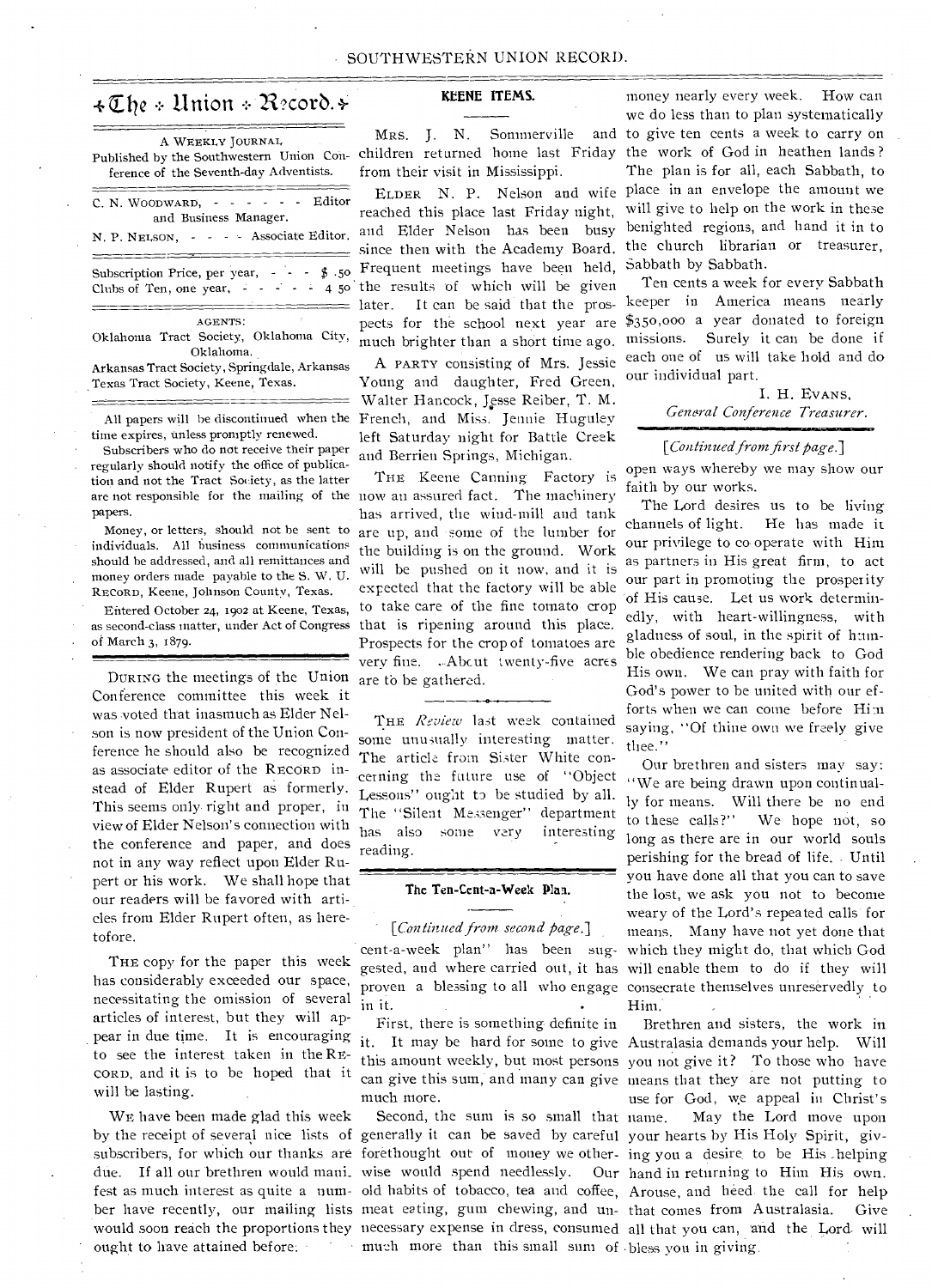## SOUTHWESTERN UNION RECORD.

**Reports.** 

THE work of God is moving<br>forward in Oklahoma. We<br>have received some very encouraging HE work of God is moving forward in Oklahoma. We reports from different parts of the Conference, telling how the Lord is working. More calls for help are coming in than we can fill. Our tent companies have good prospects for success this summer, and we hope that many souls will accept the truth through their efforts. Dear brethren, pray for thein: It does my heart good to look over the excellent reports of our canvassers. It seems they are all doing well. G. F. H.

# **Memorials for God. --- .**

OUR PEOPLE are building sev- the good we might do, and be faith-<br>eral churches this year. A ful like the children of Israel. In<br>few weeks ago a house was dedicated, Nehemiah 4: 6 we read these words: at Cooper, at Woodward another is "So built we the wall; and all the esting experiences, but the best way about ready for dedication, and a wall was joined together unto the for others to know our joys in this third is nearing completion at half thereof: *for the people had a* work is to 'go thou and do likewise.' Gage. In Perry a church was dedi- mind to work.' ference. There are prospects of Brother<sup>}</sup> Nordyke, and he stated how in the midst of His people, we wait several more being erected in the the canvassing work is advancing in to see others take up the blessed near future. This is right, brethren. other conferences. I believe we are work." I believe it pleases the Lord to build now getting showers of the latter 1 believe it pleases the Lord to build how getting showers of the fatter and  $\overline{J}$ . B. HAMPTON.-"I have been. cated shortly before the General Conglory can be revealed. G. F. H.

Notice:

for Sister White's new book, "Edu- morning to canvass for "Bible Read- from house to house, and see how cation," price \$1.25. It should be in ings," "Christ's Object Lessons," destitute the people are of the truth every family of our people. A dis- and the *Life Boat*. Pray for the work of God, and how low in sin they quarterlies for the third quarter, and Etchison and I came to this part of land of Egypt; but, the Lord liveth, count will be given to those who and workers. make a specialty of taking orders for it. We hope to get a good number of orders for it in the near future. We also have the Sabbath School before the new quarter begins.

OKLAHOMA TRACT SOCIETY.

### **The Canvassing Work.**

how the canvassing work is getting that has only been settled about hunt them from every mountain, and along in Oklakoma. We had several two years with the exception of from every hill, and out of the holes young men in Greer county, south- ranches so you see that the most of of the rocks.' Jeremiah 16: 14-16.

 $\mathbb{O}$ klahoma + Department. enough helps, paying for them as before, and on new ground, with dry spring—rain, and cyclones, and hail, with success. and mud. But in spite of all this . "Most of the people here live in \$300 worth in twenty days. We give our favor. God the glory for all this success.

> mer. You see what we are now very few section lines to follow, still doing in the way of selling books, and Brother Etchison and I have taken just suppose the canvassing force of something over four hundred dollars' Oklahoma would dispose of . only worth of orders in about four weeks. \$600 worth a week, one month would be \$2,400 worth, and in six months of age respectfully, and we believe the it would amount to \$14,400.

UR PEOPLE are building sev- the good we might do, and be faitheral churches this year. A ful like the children of Israel. In they may be older or younger

a mind to work.

church, and we had a profitable time ing the work very much, and am of 'together. ' My daughter; Daisy, and good courage, and receiving much of WE are now ready to receive orders myself expect to start out in the the blessings of the Lord. As I go JAMES BUTKA.

# FROM THE CANVASSERS.

J. D. McCoy.--"Brother W. B. brought the children of Israel out would ask that all send in their harvest field, and commenced work that brought up the children of Israel orders early so you can get them with 'Great Controversy' and 'Bible from the land of the north, and from Readings.' We left our homes in the lands whither He had driven Kingfisher county April 27, and them: and I will bring them again reached our field in time to begin unto their land that I gave unto their are working southward from Dewey many fishers, saith the  $\mathcal{L}$ ord, and THOUGHT I would write a few and Day counties along the Custer they shall fish them; and after will I lines to let the brethren know and Rodgermills line—a country send for many hunters, and they shall west Oklahoma. This company did the people were here through the work Monday morning, May 4. We

they got them, to pay their expenses. weather, very few raised enough to .It would be an excellent plan for all live on with comfort for two years. the canvassers to do the same. We But in spite of such conditions the have had unfavorable weather this Lord is especially blessing our work

the workers are of good courage, and what 'they call half-dugouts. • Many have taken a goodly number of live in dugouts, and a few have good. orders. One brother took about dwellings. We turn these things in Now, dear brethren and sisters, let 'Christ's Object Lessons.' This is us go out by faith, and stay all sum- a rough, unhabited country with but. Read the parable of the Great Supper in Luke 14, also in.

Oh, how I wish we could realize faith to help along with this life-sav-I have: just received a letter from Spirit of the Lord to be manifest "We are forty and forty-five years Lord wants others of courage and Men are needed though We have had many inter-Praying for the mighty power of the

I .spent Sabbath with the Enid for about three weeks. I am enjoyout in the canvassing field once more have fallen, these words come to my mind: 'Therefore, behold, the day cometh, saith the Lord, that it shall no more be said, the Lord liveth, that Behold, I will send for "Oh, where are these hunters and

qui.e well canvassing, and they sold drouth last summer and summer fishers to come from? Who will